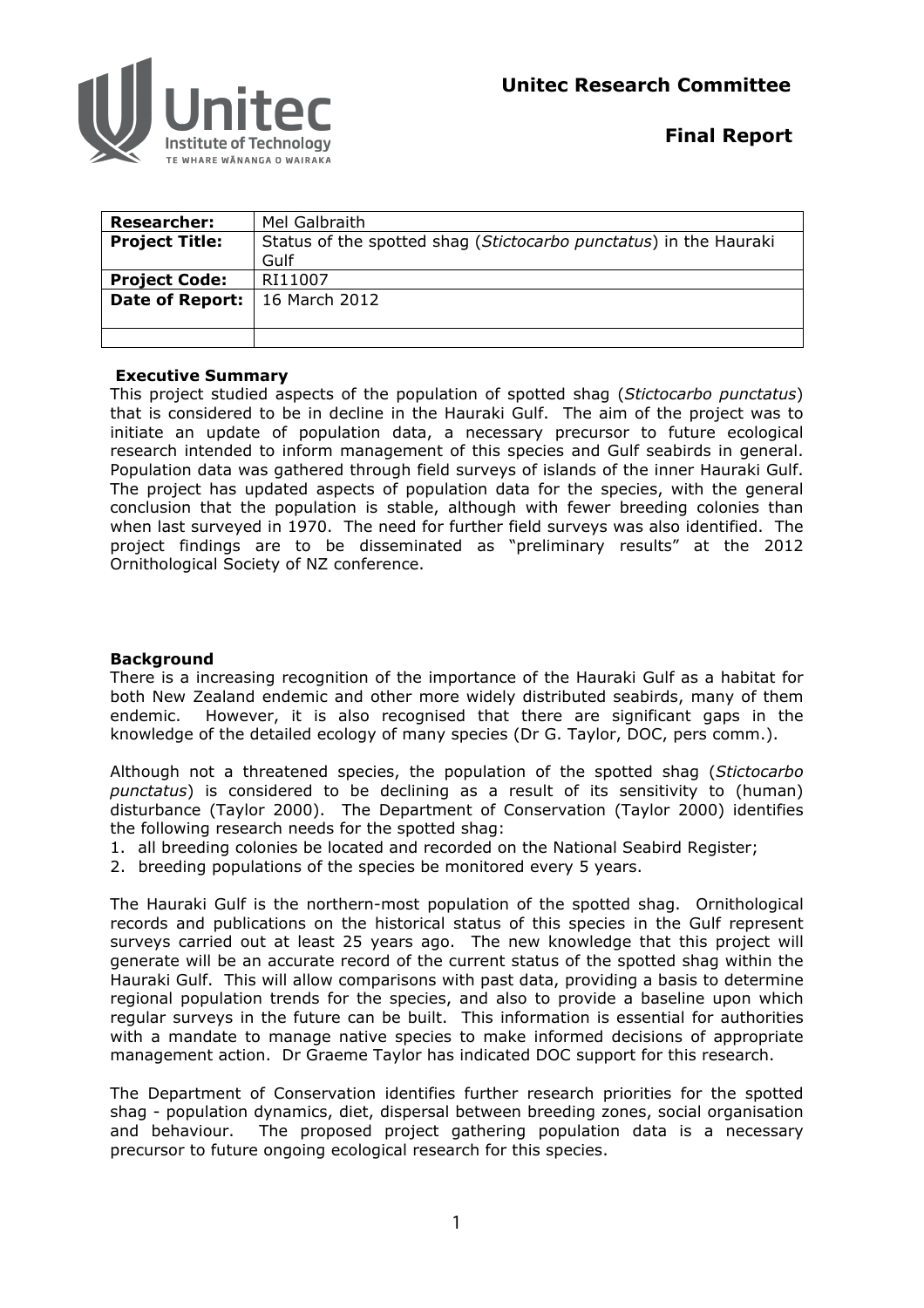**Aims and Objectives** (unchanged throughout the project)

- 1. To record the current distribution of breeding colonies of the spotted shag in the Hauraki Gulf.
- 2. To estimate the population of the spotted shag in the Hauraki Gulf.
- 3. To estimate the breeding population of the spotted shag in the Hauraki Gulf.
- 4. To compare field observation and data gathered with historical records.

#### **Methodology**

Spotted shags nest in colonies on steep exposed rock faces, and roost in large groups. For this situation, direct counting from a boat was deemed the most suitable method for surveying to maximise visibility to the flocks while minimising disturbance (Bibby *et al.* 2000). The field surveys visited historical breeding and roost sites (Millener 1970), with adjacent habitat also observed for evidence of the species' presence.

Two surveys were carried out by boat, covering at least 20 islands and stacks of the south-eastern region of the Hauraki Gulf:

- the eastern end of Waiheke and smaller islands in the region, including Rakino Is, Otata Is, Motuhorupapa Is, Maria Is, Tarahiki Is, Horuhoru Is and the David Rocks; accessed from Auckland City.
- the islands off the west coast of the Coromandel Peninsula; accessed from Te Kouma Harbour.

The timing of these surveys was limited by the time availability of researchers and weather conditions. Unfortunately, this limitation resulted in the surveys being carried out at the end of the breeding period of the shags. This was further compounded by the Hauraki Gulf population of the spotted shag appearing to breed earlier than that recorded in the literature (at least for 2011). While this situation was not ideal, there was, nonetheless, useful data collected.

#### **Outcomes/findings**

Data gathered through field surveys, has added to knowledge of the species as intended in Aims 1 and 2. Aim 3 was not met as the birds had left their breeding sites at the time of the research. The comparison of field data with historical records (Aim 4) is ongoing.

Two spotted shag flocks were recorded at island roost sites. The number of birds at these sites were: Otata Island - 143 Horuhoru Rock - 24 A single bird was recorded on the Coromandel islands.

An unexpected observation was a significant mainland roost area stretching along approximately 20km of the rocky coastline on the western side of the Coromandel Peninsula north of Thames. This population was counted at appropriate points along the road. The number of birds at this roost was at least 700.

All groups consisted of post-breeding adults and juveniles, identified by characteristic plumage. This confirmed that breeding had taken place prior to the survey being undertaken. Although the actual nesting sites on Otata and Tarahiki Islands were deserted, recent occupation was evident from the presence of nesting material and guano. These two sites were the only ones of those recorded historically (Millener 1970) that were observed to be still active. No previously unrecorded nesting sites were observed.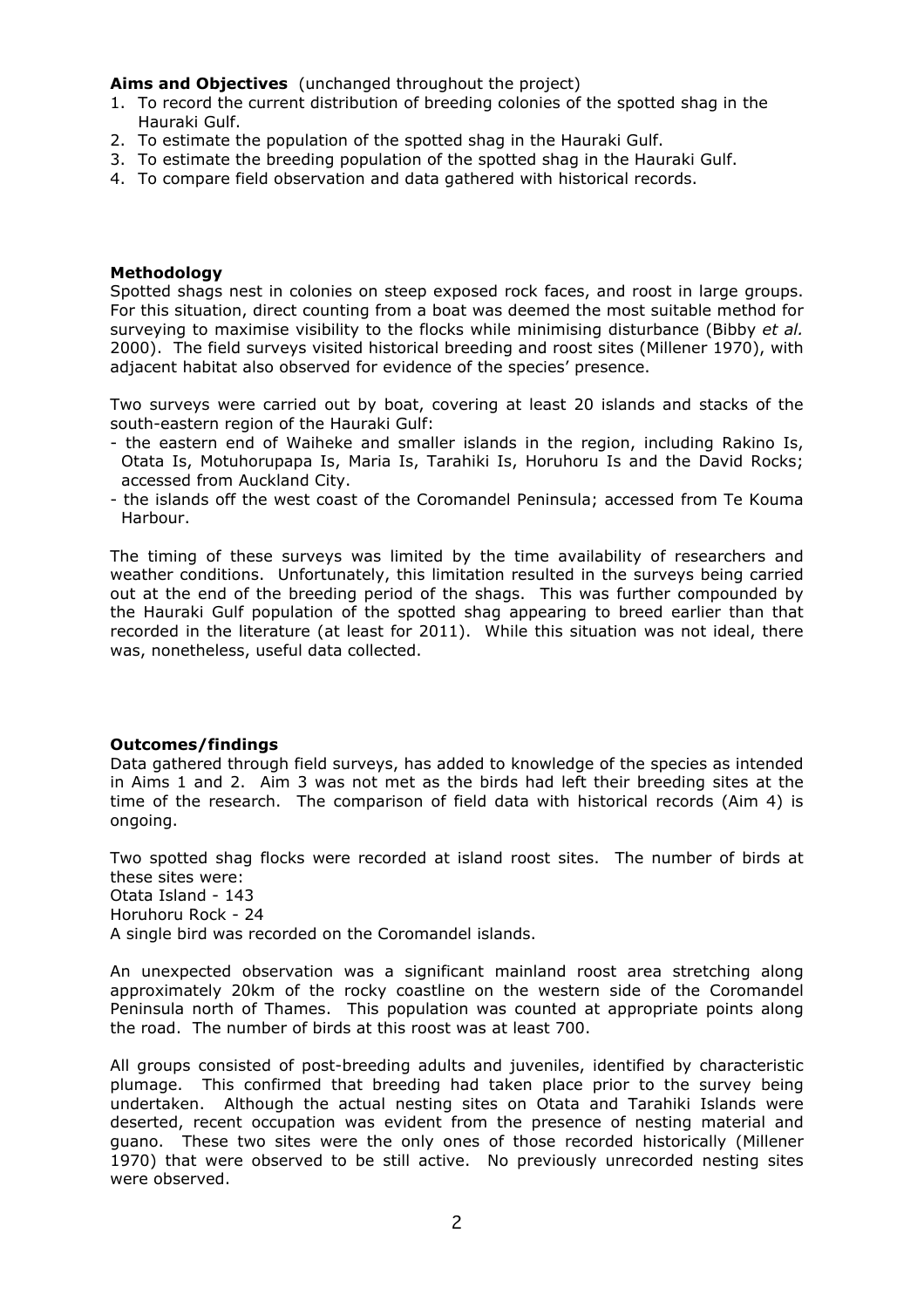# **Conclusions**

Preliminary results indicate that there may be fewer nesting colonies than reported in historical literature (Millener 1970). However, the size of the flocks observed suggests that the Hauraki Gulf population of the spotted shag is viable, and probably stable.

### **Implications**

Recent publications and media releases from the Hauraki Gulf Forum have recognised the national significance of the Gulf's indigenous biodiversity, and acknowledges the pressure on biodiversity from past and present development and use of the Gulf. The Forum also concedes that there is limited knowledge of the biodiversity of the Gulf, and that there is a need for the development a comprehensive knowledge base for all biota (Hauraki Gulf Forum 2008).

The data on numbers of spotted shag at their roost sites contributes to the knowledge for this species in the Hauraki Gulf. Although this could be submitted for publication as a short note, its scientific value could be strengthened through a repeat of this survey. Confirmation of breeding population at the known breeding colonies is important, ideally with the colonies revisited during the 2012 nesting period.

Although spotted shags were known to roost on the mainland Thames coast, the high number of birds recorded was not anticipated. To investigate the significance of this site, historic records of the species observed on this coastline will be researched. For example, such records may be included in part in 'Classified summarised notes' published by the Ornithological Society of NZ (the notes are a complex collation of records, not species- or site-specific papers).

The status of seabirds in the Hauraki Gulf is being research through the Hauraki Gulf Seabird Observation Project, coordinated by Dr Matt Rayner (University of Auckland)and Chris Gaskin (Kiwi Wildlife/Natural Lines Consultancy). The spotted shag data will contribute to this regional project.

#### **Recommendations**

The failure to complete this project in its entirety within a single breeding season highlights the need to recognise issues associated with any ecological research that requires field sampling as part of its methodology. Field research can be impacted upon by adverse weather and variations in species' natural cycles. To obtain data that meets the ideals of the scientific method, repeated sampling will be necessary and may not always be achievable within a single season. Ecological research may not always conform to a fiscal year.

# **Publications and dissemination**

• Ornithological Society conference, Tauranga 2-4 June 2012 – presentation of initial findings (roost distribution and numbers) as a poster. ACCEPTED.

Presentation of findings still anticipated for NZ Ecological Society conference (Lincoln 24-29 Nov 2012) and Unitec's Research Symposium and the Australasian Ornithological Conference ( Auckland December 2013), though further field data is desirable for all of these. Publication of results certainly requires further field data.